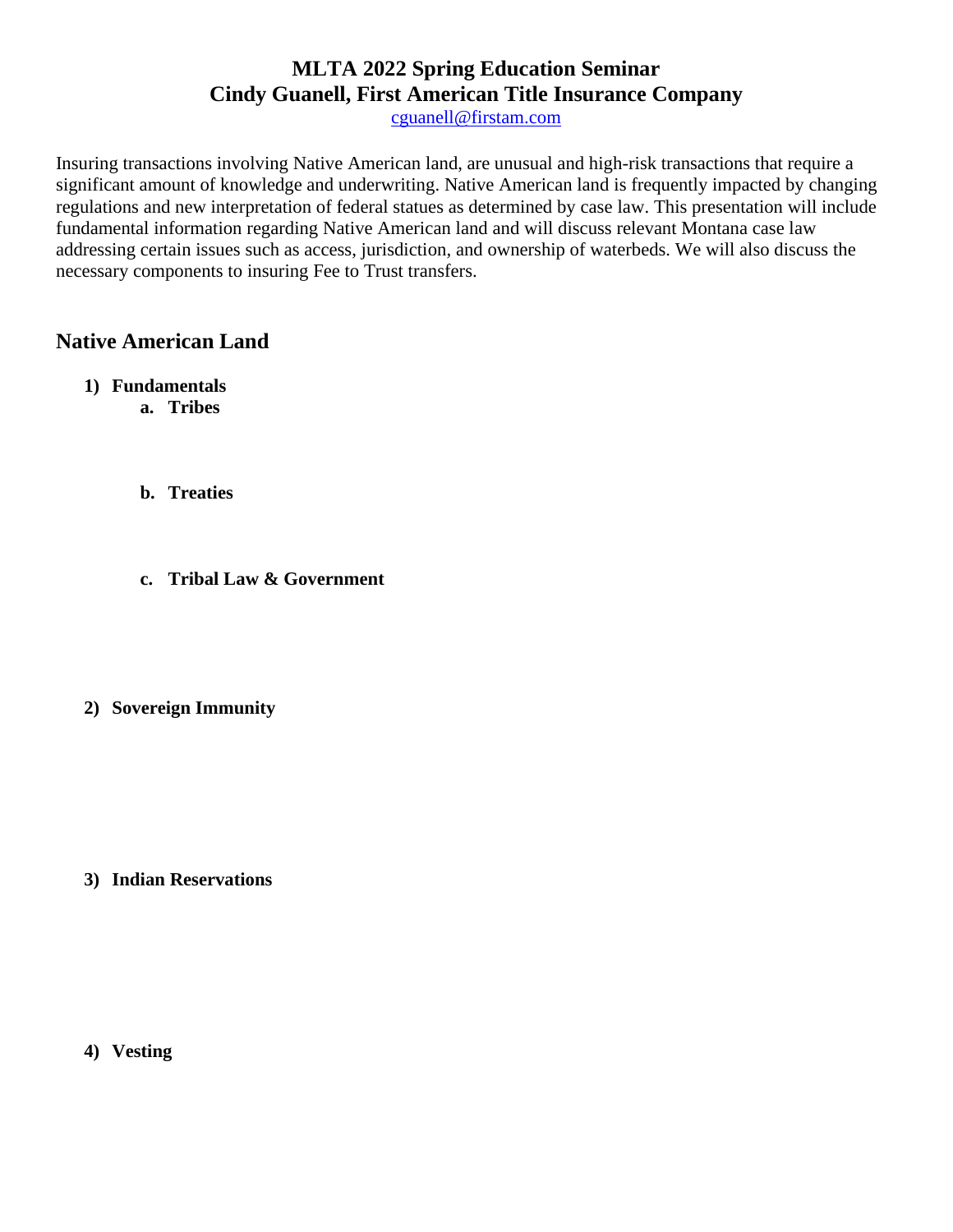# **5) Indian Nonintercourse Act (25 U.S.C. §177)**

**6) Access**

- a. 25 U.S.C. §323–328
- b. 25 C.F.R Part 169
- c. Act of March 3, 1915 (38 Stat. 1188) MT
- d. Relevant Montana Case Law
	- *[Confederated Salish & Kootenai Tribes v. Lake Cty. Bd. of Comm'rs, 2020 U.S. Dist. LEXIS](https://advance.lexis.com/api/document/collection/cases/id/5YP4-WNJ1-JSJC-X2V5-00000-00?cite=2020%20U.S.%20Dist.%20LEXIS%2068250&context=1000516)  [68250](https://advance.lexis.com/api/document/collection/cases/id/5YP4-WNJ1-JSJC-X2V5-00000-00?cite=2020%20U.S.%20Dist.%20LEXIS%2068250&context=1000516)*
- d. Schedule B Exceptions